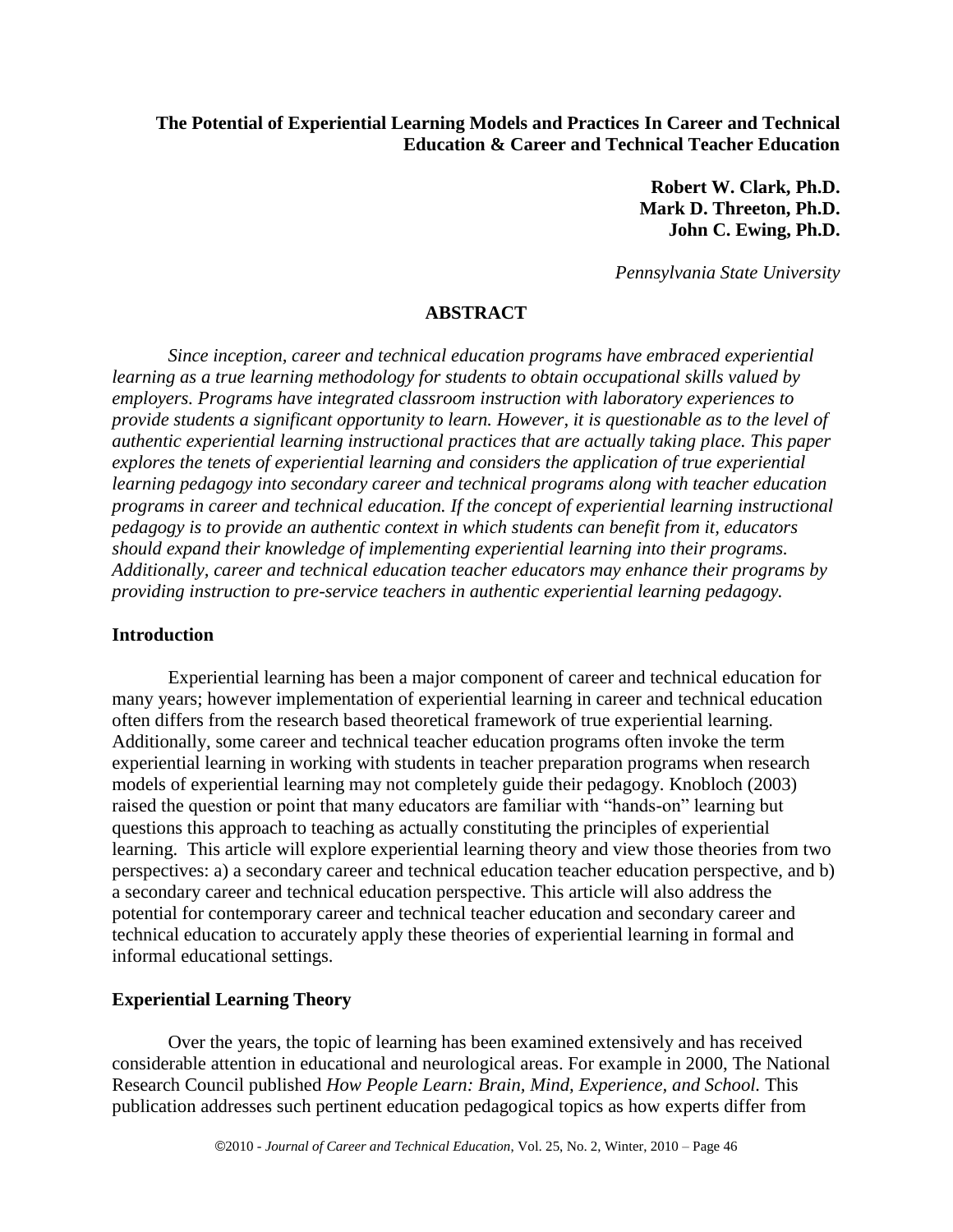novices, learning and transfer of knowledge, mind and brain, effectively designing learning environments, and effective teaching and learning. The concept of learning taxonomies have been studied and implemented into classroom – especially Bloom's Taxonomy of Cognition (Bloom, Engelhart, Furst, Hill, & Krathwohl (1956). Similarly, many educational research studies have been focused on the theoretical underpinnings of experiential learning, especially Kolb's research on experiential learning theory published in 1984. The term experiential learning is a broad term, generally used by educators to describe a series of pragmatic activities sequenced in such a way that it is thought to enhance the educational experience for the student learner. However, in reality, literature related to this topic has revealed that scholars in the field of experiential learning have used this term in two dichotomous but significantly related contexts (Smith, 2001; Brookfield, 1983). For this reason it may be difficult to fully understand the topic of experiential learning without examining its diverse contexts.

The first context of experiential learning as Smith (2001) described it is the "sort of learning undertaken by students who are given a chance to acquire and apply knowledge, skills and feelings in an immediate and relevant setting" (p. 1). This type of experiential learning could naturally align with a contemporary career and technical education and/or agricultural education program, which prepare students for advanced level occupations in the workplace or postsecondary education. Another example might be a workforce education development program with a specific focus on occupationally oriented pragmatic activities where a predetermined level of accuracy is desired. Whatever the educational setting, the important point to remember with this first concept of experiential learning is that it involves a direct experiential encounter with the learning event rather than simply a thought process associated with the learning (Borzak, 1981) (see Figure 1).



*Figure 1* Experiential learning via a direct educational encounter (Borzak, 1981).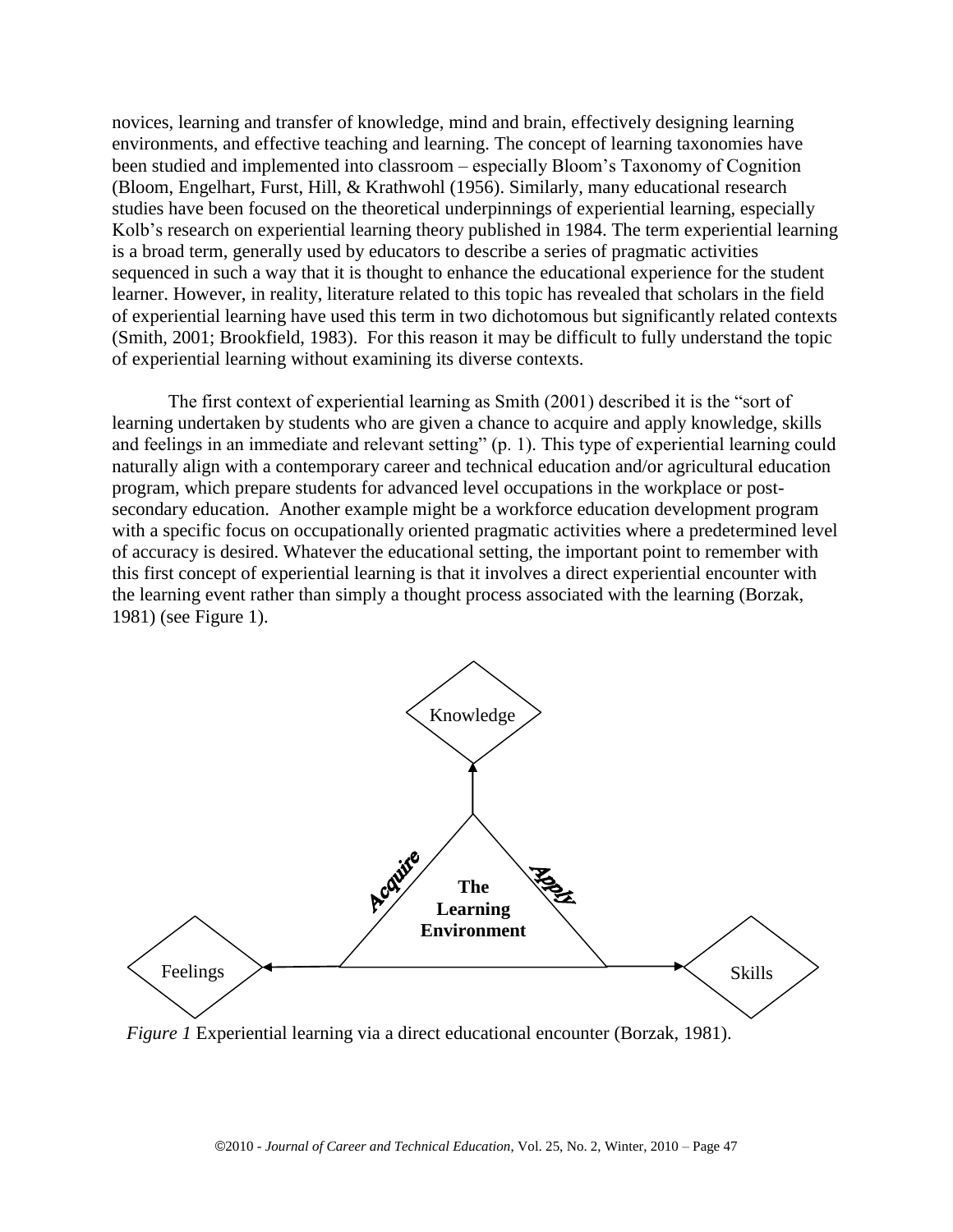This direct experiential encounter with a learning event requires active engagement of the student as opposed to passive engagement commonly associated with teacher directed instruction that generally results in minimal student interaction in the learning process.

The second context of experiential learning described in the literature addresses students' reflection on direct participation and direct encounters within the events of everyday life (Houle, 1980). This concept of experiential learning presents itself in a less structured format and in some respect aligns with the term "life-long-learning" (see Figure 2). As Smith  $(2001)$ noted, this form of experiential learning "is not sponsored by some formal educational institutions, but by people themselves"  $(p, 1)$ . It represents the idea of learning new things based on the innate variations of life-experiences one attains each day. However there are some structured teaching strategies and activities that call upon this form of experiential learning, which include learning logs/journals and concept mapping to name a few.



*Figure 2* Experiential Learning Throughout Life (Houle 1980)

# **Experiential Learning Theory and Teacher Education in Career and Technical Education**

While both of these concepts of experiential learning revealed by the literature are of great importance, the direct educational encounter (i.e., Figure 1) found within David Kolb's work (Experiential Learning Theory) perhaps has the greatest potential within a career and technical educational setting and the potential to enhance the teacher education process. Experiential Learning Theory (ELT) has steadily gained acceptance and popularity in education and serves as an invaluable resource for teaching and learning (Kolb & Kolb, 2006). Kolb draws upon the works of Dewey, who stressed the role of experience in the learning process (Rudowski, 1996). Thus, Kolb's experiential learning model is grounded in the theoretical framework of personal experience (Ausburn & Brown, 2006). Consequently, Kolb's ELT is built on six propositions (Kolb & Kolb, 2005) which are as follows:

(a) Learning is best conceived as a process, not in terms of outcomes. To improve learning in higher education, the primary focus should be on engaging students in a process that best enhances their learning a process that includes feedback on the effectiveness of their learning efforts.(b) All learning is relearning. Learning is best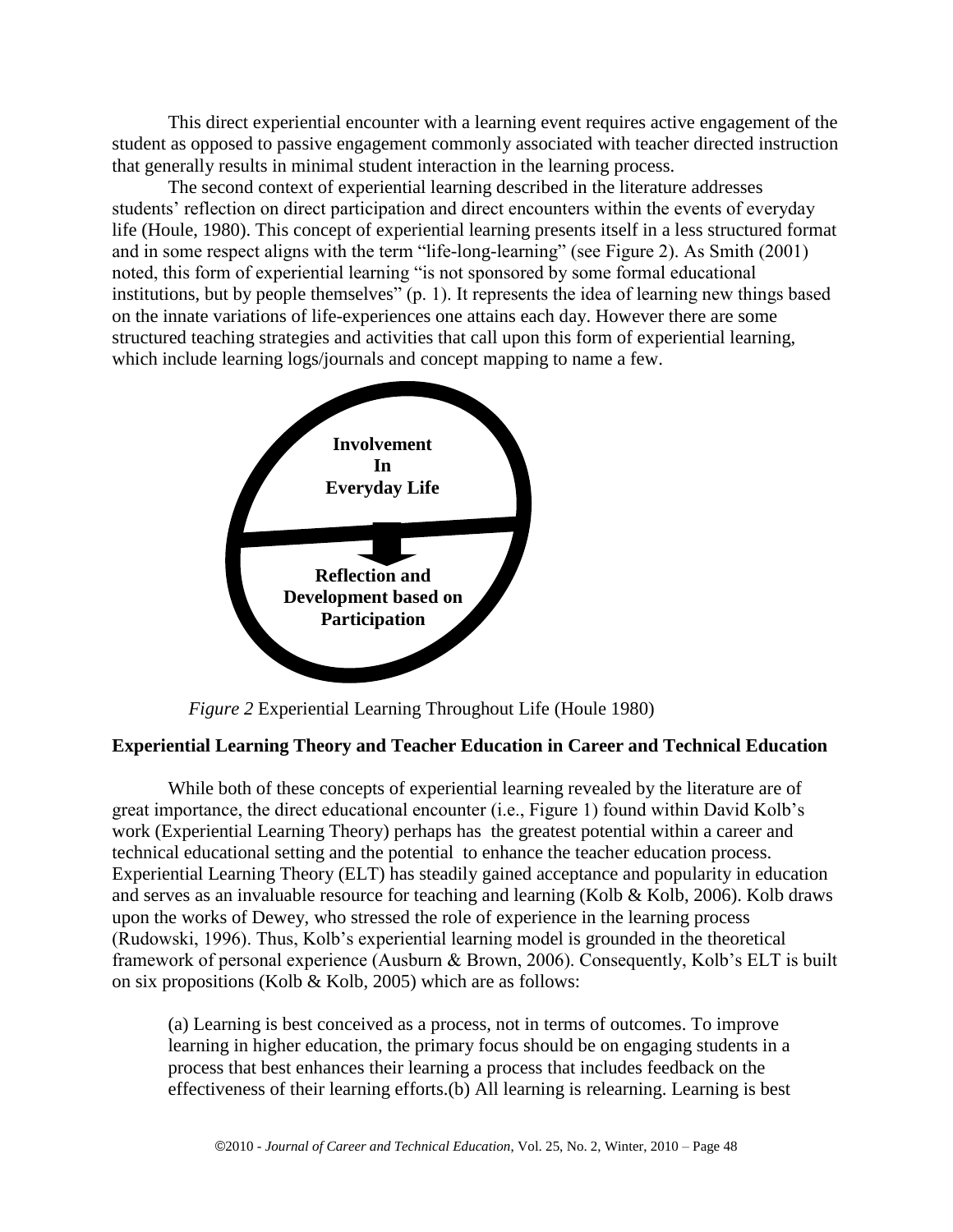facilitated by a process that draws out the students' beliefs and ideas about a topic so that they can be examined, tested, and integrated with new, more refined ideas.(c) Learning requires the resolution of conflicts between dialectically opposed modes of adaptation to the world. Conflict, differences, and disagreement are what drive the learning process. In the process of learning one is called upon to move back and forth between opposing modes of reflection and action and feeling and thinking. (d) Learning is a holistic process of adaptation to the world and not just the result of cognition. Learning involves the integrated functioning of the total person thinking, feeling, perceiving, and behaving. (e) Learning results from synergetic transactions between the person and the environment. f) Learning is the process of creating knowledge. (p. 194).

Kolb's ELT model identifies four modes of grasping experience. These modes are Concrete Experience, Reflective Observation, Abstract Conceptualization, and Active Experimentation modes. These four modes are also represented in Kolb's experiential learning cycle. While practicing career and technical teachers and/or teacher educators who employ Kolb's model in their instructional design might have a preference for which of the four modes to introduce students to first, Kolb and Fry (1975) asserted that the learning process can begin for students at any one of the four modes and should be viewed as a continuous cycle (see Figure 3).



*Figure 3* The four modes of Kolb's Experiential Learning Cycle. (Kolb and Fry 1975)

While Kolb and Fry state that the learning process can begin at any one of the four modes within the cycle, Smith (2001) states that:

The learning process often begins with a person carrying out a particular action and then seeing the effect of the action in this situation. Following this, the second step is to understand effects in the particular instance so that if the same action was taken in the same circumstances it would be possible to anticipate what would follow from the action. In this pattern the third step would be to understand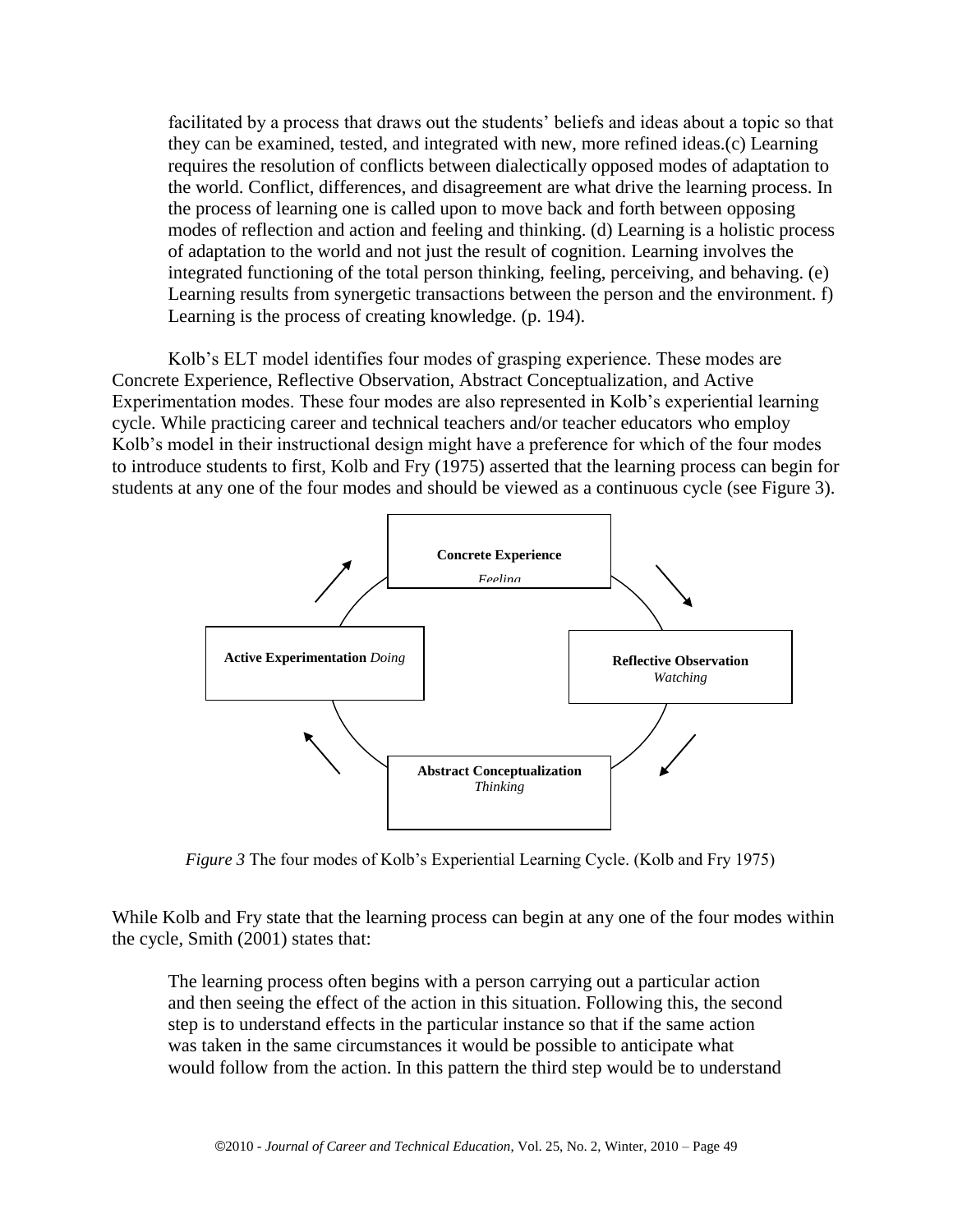the general principle (or conceptual framework) under which the particular instance falls. (p. 4)

In their unique formal educational settings, the individual career and technical educator and/or teacher educator who implements experiential learning theory models in their pedagogy might often use their best professional judgment given the situation on how to cycle through the four modes of experiential learning in ways that best promote student learning. The transfer of learning via experience is of the greatest importance with this model. This perspective on learning transfer is supported by the findings of the National Research Council (2000). The authors emphasize that organizing information into a conceptual framework allows for greater transfer because it allows the student to apply what was learned in new situations and to learn related information more quickly. As the learning concepts are reinforced, the learner will transfer the learning beyond the formal education setting into other elements of life including work and post-secondary educational experiences. Experiential Learning and Intelligence Styles

To improve the likelihood of increased student achievement through more focused pedagogical practices, educational researchers have searched for strategies and techniques to enhance students' educational experience in both formal and non-formal educational environments. The strategies have implications for the Experiential Learning Theory. One method involves "adapting and adopting" teaching strategies and techniques to align with the learning style or intelligence of the student. This technique stems from the belief that there is not a "one-size fits all" approach to teaching and or learning. Several scholars (Hartel, 1995; Jonassen, 1981) have identified that an educator's teaching style is often determined by his or her own learning style rather than on the learning style of the pupil. While findings such as these could be considered alarming, Whittington and Raven (1995) maintained that teaching styles can be altered with conscious effort. This assertion offers encouragement in that teachers who are self-aware with meta-cognitive skills can understand the impact of their learning style on their pedagogical strategies may be able to alter their methods consciously to better teach others with different learning styles. In fact, the ability to understand that meta-cognition often takes the form as an internal dialogue with one's self can be helpful in experiential learning instruction because it affirms the need for the learner to monitor his or her own learning throughout the experiential learning process (National Research Council, 2000).

# **Kolb's Learning Styles**

One such example of adapting and adopting strategies includes Kolb's learning styles (in addition to the six propositions of ELT) found within the ELT (2005), which identified two dialectically related modes of grasping experience: Concrete Experience (CE) and Abstract Conceptualization (AC) and two dialectically modes of transforming experience: Reflective Observation (RO), Active Experimentation (AE) (a.k.a., experiential learning cycle). Thus, based on the preferences for one of the polar opposites of each of the aforementioned modes four learning styles become readily apparent (Evans, Forney, & Guido-Dibrito, 1998). Kolb's learning styles are briefly defined as follows: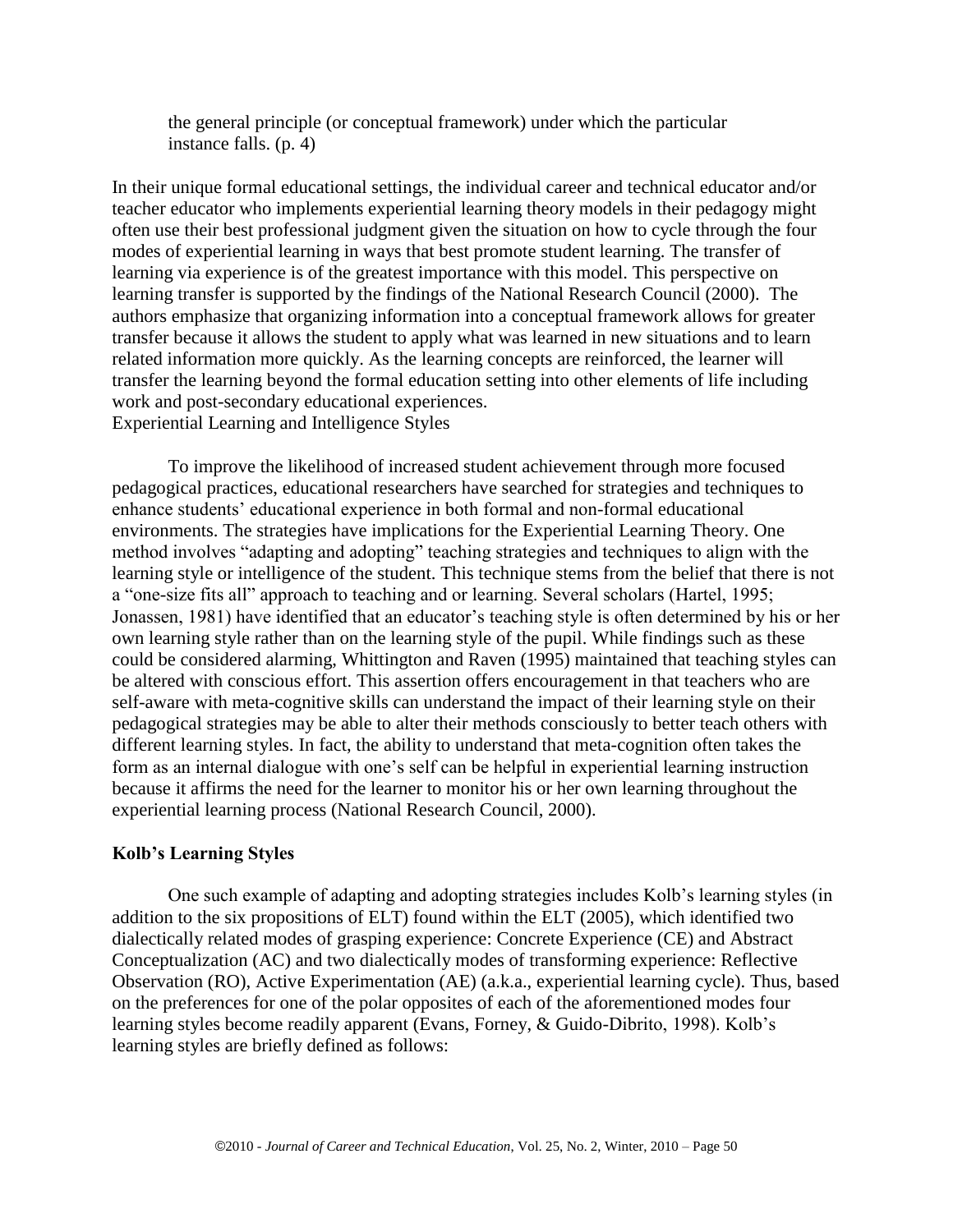(a) Converging - Abstract Conceptualization and Abstract Experimentation are dominant learning style abilities. Learners that prefer this style tend to excel at finding pragmatic mythologies of working with ideas and theories and are inclined to be good at problem solving and technical tasks,

(b) Diverging - Concrete Experience and Reflective Observation are dominant learning style abilities Learners that prefer this style tend perform well in situations that call for generation of ideas (brainstorming)

(c) Assimilating - Abstract Conceptualization and Reflective Observation dominant learning abilities Learners that prefer this style tend to excel at understanding and organizing a range of information and would often times rather work with concepts than people, and

(d) Accommodating - Concrete Experimentation and Abstract Experimentation dominant learning abilities Learners that prefer this style tend to excel at hands on learning activities and enjoy completing new experiences and complex tasks (Kolb & Kolb, 2005).

Kolb's Experiential Learning Theory uses an instrument known as the Learning Style Inventory (LSI) to assess individual learning style. The LSI is set up in a simple format, which usually provides an interesting self-examination from the learner being assessed, and also provides discussion that identifies valuable information regarding the individual's approaches to learning (Kolb & Kolb, 2005). Smith and Kolb (1986) identified the reliability Cronbach alpha coefficients of the LSI as ranging from .73 to .88. Watson and Bruckner (as cited in Evans, Forney, & Guido-Dibrito, 1998) found the reliability Cronbach alpha coefficients of the LSI ranged from .76 to .85. While the LSI appears to be a reliable assessment tool yielding internally consistent scores, Kolb (1976) has suggested the best measure of his instrument is not reliability but rather construct validity. As an example, Ferrell (1983) conducted a factor-analytic comparison of four learning style instruments and determined a match was present between the factors and learning style on the original LSI contributing to construct validity. Furthermore, Evans et al (1998) noted construct and concurrent validity of the LSI have received several endorsements. Educators can use student learning styles information obtained from an LSI to adopt and adapt instructional strategies to enhance the educational experience for the student learner within a formal or non-formal educational setting that is tailored to his or her preferred style of learning.

#### **Experiential Learning and Career and Technical Education**

According to Scott and Sarkees-Wircenski (2008), career and technical education (CTE) serves the purpose of providing learning experiences that help student explore career areas and prepare tor employment and independent living. The authors further state that CTE curricular include a focus on the development of foundational skills, such as basic skills, thinking skills, and personal qualities, as well as a common core of workplace competencies and the specific skill competencies required for each occupational area. Additionally, Scott and Sarkees-Wircenski assert that CTE programs utilize situations in the classrooms and laboratories as well as supervised work experiences, which take place in actual worksites. These situations are tailored to represent the environment that the student might expect to encounter in the workplace. For example, an automotive technology CTE program must have an appropriate laboratory large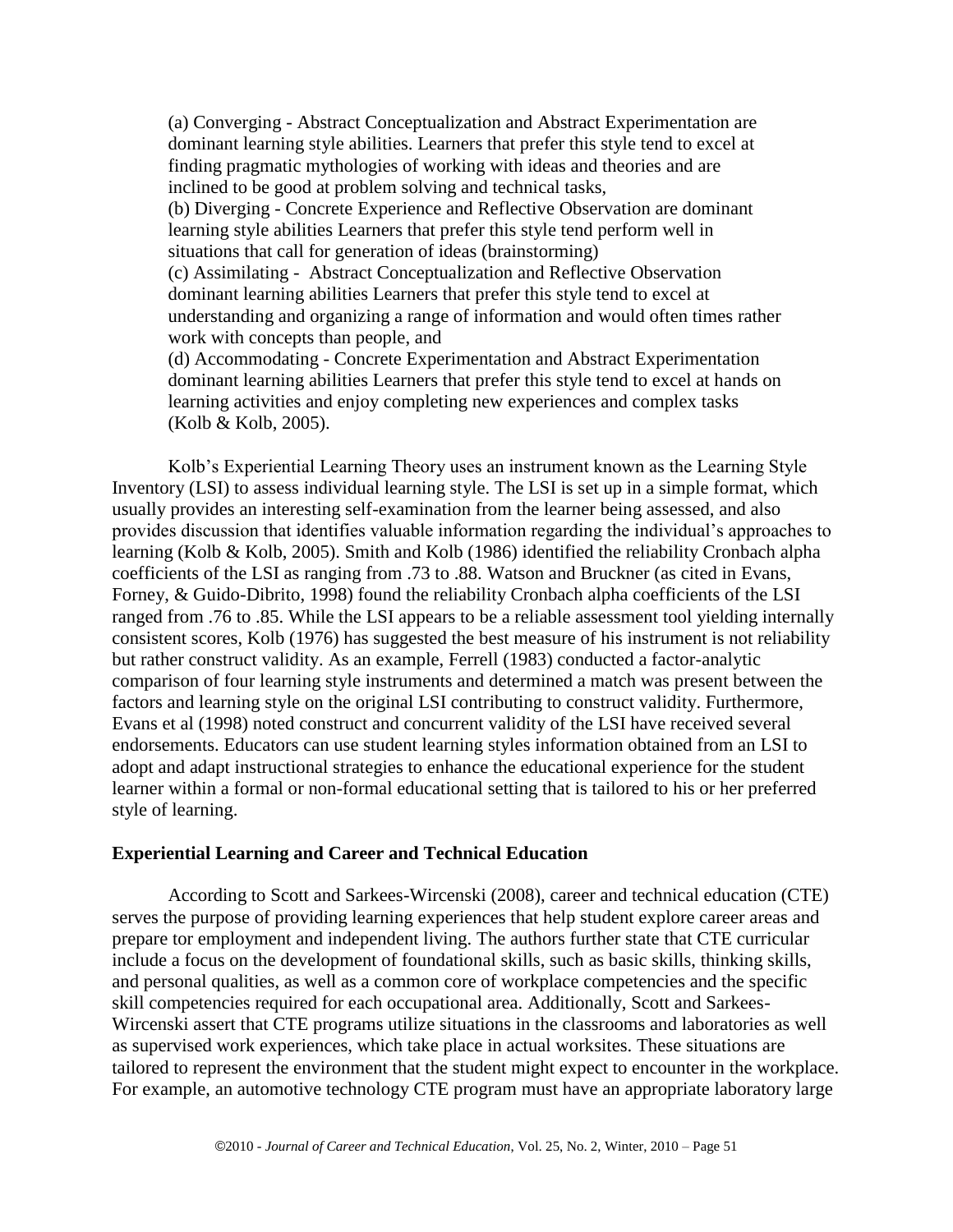enough for diagnostic and repair equipment along with lifts and space for multiple vehicles simultaneously. CTE instruction consists of classroom teaching, laboratory applications, and supervised work experience along with career and technical student organization activities. Students learn concepts or theories in the classroom and form the basis for other types of work experiences including supervised instruction in the laboratory, which is characterized by problem-solving and "hands-on" experiences in application of the theory knowledge learned. This is often referred to by educators as the use of authentic experiential learning in a career and technical education setting. Additional real-life experiences are offered by performing specific skills and gaining employment experience at an on-the-job location in the industry for which the program provides learners career and technical education.

Scott and Sarkees-Wircenski (2008) emphasize that most career and technical education programs are real-life in nature and should be experiential with students writing about what they learned, how they applied it and how they can become a better employee. Kolb and Kolb (2005) experiential learning theory also aligns with Scott and Sarkees-Wircenski in that experiential learning and real life learning are mutually supportive. While the nature of CTE programs is similar throughout the country, the inclusion of experiential learning techniques throughout a students' learning experience can provides significant benefit according to Kolb and Kolb (2005).

Many career and technical educators endorse the application of theoretical knowledge in a lab or career and technical setting as representing an experiential base that provides students with diverse learning opportunities and experiences. Doolittle and Camp (1999), state that experiential learning aligns with constructivism which posits that learners construct meaning from their experiences. In related findings, Phipps and Osborne (1988) support the experiential focus on secondary agricultural education as being a long standing creed to the profession by stating that the emphasis in on learning by doing. Phipps and Osborne further state that the emphasis on experience is apparent in the attention given to laboratory work, field trips, problem solving, and supervised occupational (agricultural) experience programs. In agricultural education and other CTE programs, students acquire the theoretical knowledge in a classroom and subsequently apply that knowledge to a known situation that calls upon the recently learned knowledge to perform a series of tasks in an occupational-like setting that authentically relates to the real occupational setting. This process is often embraced as the implementation of researchbased experiential learning. While these processes constitute components of experiential learning, the partial application of theoretical experiential learning principles to contextual occupational situations does not embrace the fullest extent of experiential learning.

## **Experiential Learning in Authentic Contexts**

Knobloch (2003) stated that learning experientially in authentic contexts has been a foundational model of teaching and learning in agricultural education. Learning experientially in authentic contexts also occurs in other areas of career and technical education such as automotive technology and construction technology. Knobloch also stated that reform models for education have called for models of teaching and learning that alter the role of the instructor from actually delivering knowledge to being a facilitator of knowledge. These reform models of knowledge facilitation also correlate with the four mode cycle of experiential learning described by Kolb.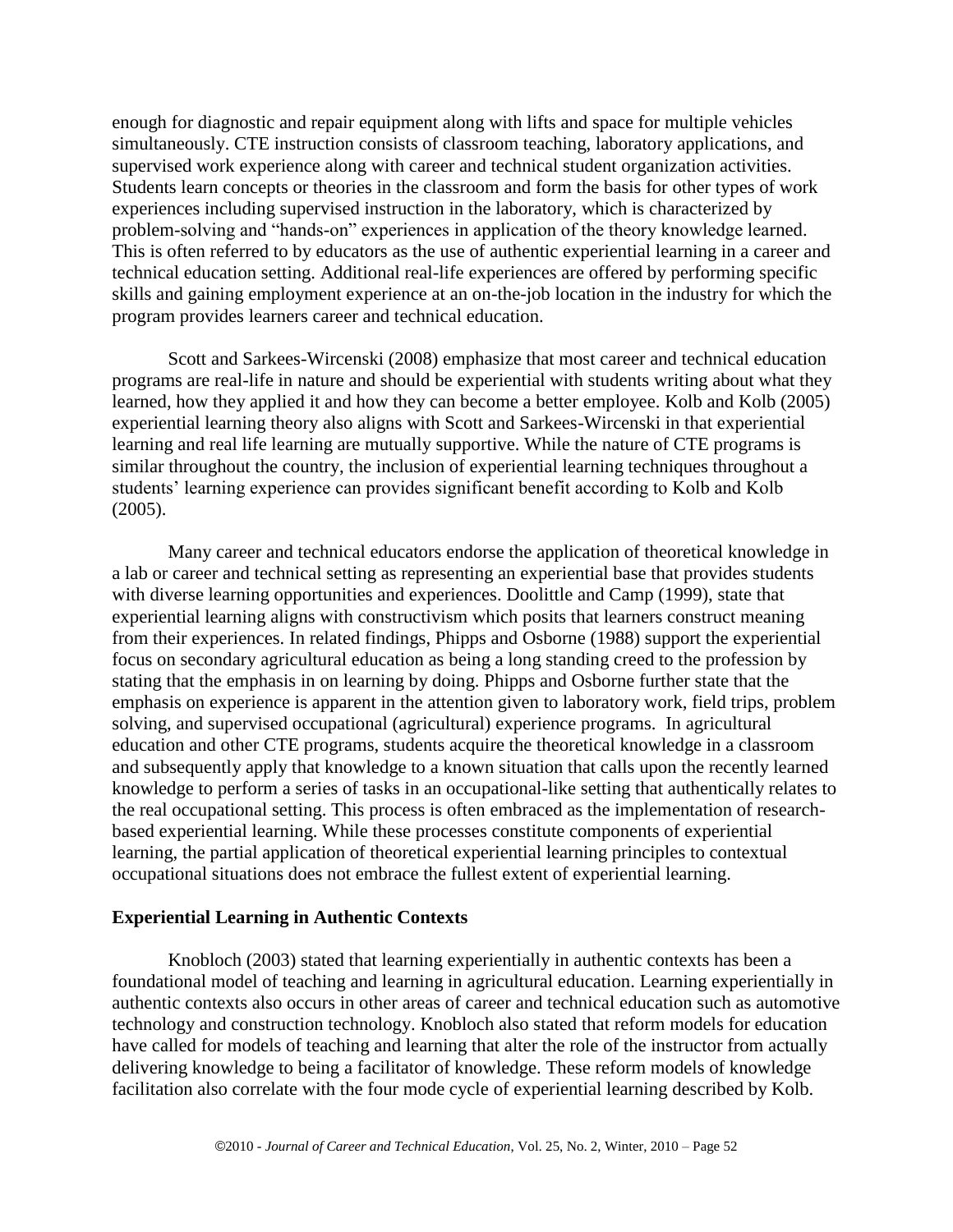While there is some debate over the linkage between experiential learning and authentic learning, it is clear that students learn through real life experiences and experience shapes a person's capacity to bundle or chunk knowledge from past experiences to shape future experiences (Buriak, McNurlen & Harper, 1996). Knobloch also made the point that many educators are familiar with "hands-on" or applied learning but questions whether or not this approach to teaching encompasses the constituting the principles of experiential learning. Additionally, multiple career and technical student organizations express their commitment to the benefits of learning through experience via many activities of a truncated version of authentic experiential learning; however, it is questionable as to the level of experiential learning that is taking place. Many of those learning activities are mostly application or activity based without alignment to a theoretical model of experiential education such as Kolb's four modalities which is detailed previously in this article. For example, career development events in career and technical student organizations provide challenging activities for students and are often labeled as authentic experiential learning activities, yet important areas (such as reflection on learning) are not part of the expectations for students. One theory is that while teacher education program graduates use what they consider experiential learning pedagogical elements in their teaching, it is possible that their actual knowledge of experiential learning theory is limited. As Roberts (2006) stated the theory behind the practice of experiential learning has had limited attention in agricultural education literature which suggests that it may be limited in authentic use in secondary agricultural education and other career and technical education programs. This may also hold true for broader career and technical education as well; especially in following the existing model of career and technical education as described by Scott and Sarkees-Wircenski (2008). To offer a more thorough perspective on experiential learning and its authentic role in career and technical education, we must an examination must be made of how experiential learning is a component of teacher education programs and investigate how the models of experiential learning are used in career and technical education settings.

## **Experiential Learning and Secondary Career and Technical Education**

A further review of the literature examines experiential learning in the areas of career and technical teacher education and career and technical secondary education. The literature suggests the importance of experiential learning in secondary students' success; thus, the inclusion of experiential learning instruction in teacher education programs should be considered vital to preparing teachers in career and technical education fields. While various models of authentic experiential learning were proposed, Kolb's four-modality model (1984) was most prevalent in the review of the literature. Possibly the most concerning part of the literature review was that multiple studies reported using experiential learning as a foundation for the teaching process or research study, when in reality, most of the research studies lacked, or failed to report, information beyond the "hands-on" experience which is often portrayed as being experiential learning. This is especially true at the secondary career and technical education level.

Literature related to experiential learning demonstrated the importance of a concrete experience as a crucial component of experiential learning. However, the process of experiential learning is more than just the experience (Roberts, 2006). Roberts also examined experiential learning in agricultural education and found that experiential learning, or components of the experiential learning process, was researched and discussed. However, the theory of experiential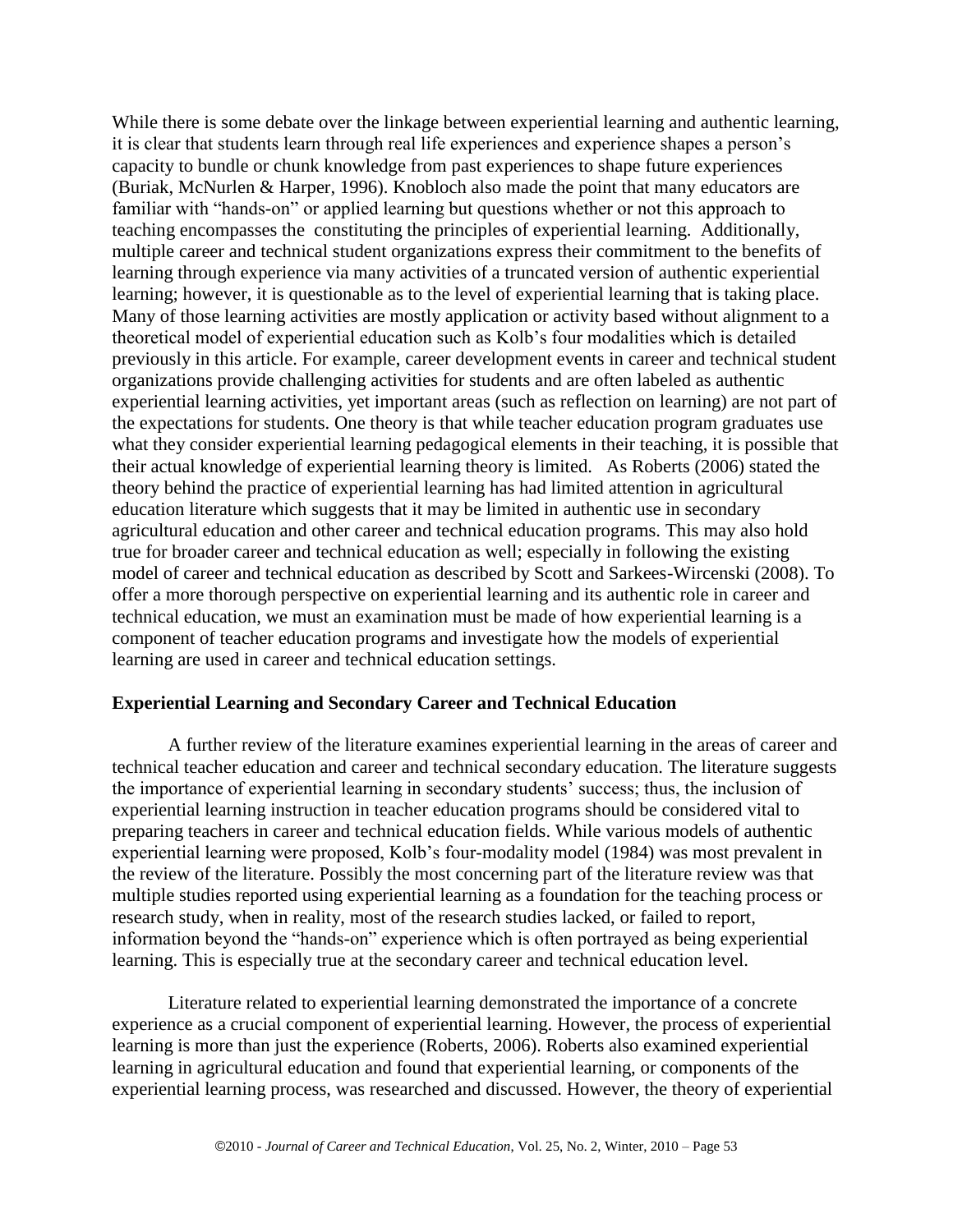learning was not explored deeply in the agricultural education literature. A model, based on the context of the learning, was developed to aid educators in defining learning activities in a systematic manner. The current literature review indicated that a minimum of three steps were required for experiential learning to be considered "complete".

To further explore the evolution of experiential learning, a review of John Dewey's work in the field is appropriate. Dewey (1938) theorized that the basic element required for learning was experience. However, Dewey also believed that reflection was a key component in making an experience worthwhile; thus, Dewey believed that experience and reflection were both required for an experience to lead to true learning for future application. In other words, without reflection by the learner on the experience, the learning was not truly experiential. Kolb's research into experiential learning supports Dewey's view. Kolb's (1984) model of experiential learning included four modes as part of the learning cycle; Enfield, Schmitt-McQuitty, and Smith (2007) cited a five-step model as being used in much of the current 4-H curriculum. Other models (Dewey, 1938; Juch, 1983) of experiential learning have been presented, or theorized in the past. Each model of experiential learning includes some form of experience, reflection, and application. Most importantly each theoretical model of the experiential learning cycle does not ―stop‖ at the experience which is often characterized by the application of theoretical knowledge learned in a formal educational setting. When learning stops at the experience, it limits the learner's capacity to reflect on the experience and to acquire a deeper understanding from it.

While there is variation among experiential learning models commonalities also exist between them in that each includes some form of experience, reflection, and application. The student teaching experience, as an example, can be seen as both experience and application depending on the view which one takes at any point in time during the student teaching process. Student teaching could be the application of what was learned in the pre-service coursework. It could also be viewed as another actual experience that should be reflected upon, and learning from that experience, and subsequent reflection, should be applied to future teaching situations. For the cycle of experiential learning to be unbroken, between experience and future application, a learner needs a valid context in which to reflect upon what has happened in the experience. If the reflection component is omitted, then students are not engaging in theory-based experiential learning and are being denied the opportunity for greater learning through experience. For example, athletic coaches in sports such as football and basketball routinely use film of previous contests to reflect on the performance of the team with and without the team present. The coach will use "film study" to reflect or critique his or her own performance as a coach along with reflecting on the team's performance in a film session with the team or with specific team members. In this situation, the learning is consistently experiential since Kolb's four modes are present in the coaching aspect with an emphasis on reflection following each practice or contest.

Problem based learning, which has been embraced in the career and technical education field, is also directly related to experiential learning. Agricultural educators at the secondary and post-secondary levels have long been advocates of Problem Based Learning, which uses problems to lead the learning experience (Retallick & Miller, 2005). Boone (1990) examined student achievement and retention of knowledge based on the use of the problem solving approach to teaching. Boone found that students who were taught through the problem solving approach retained the content better than those taught using the subject matter approach. Dyer and Osborne (1996) compared the problem solving approach and the subject matter approach to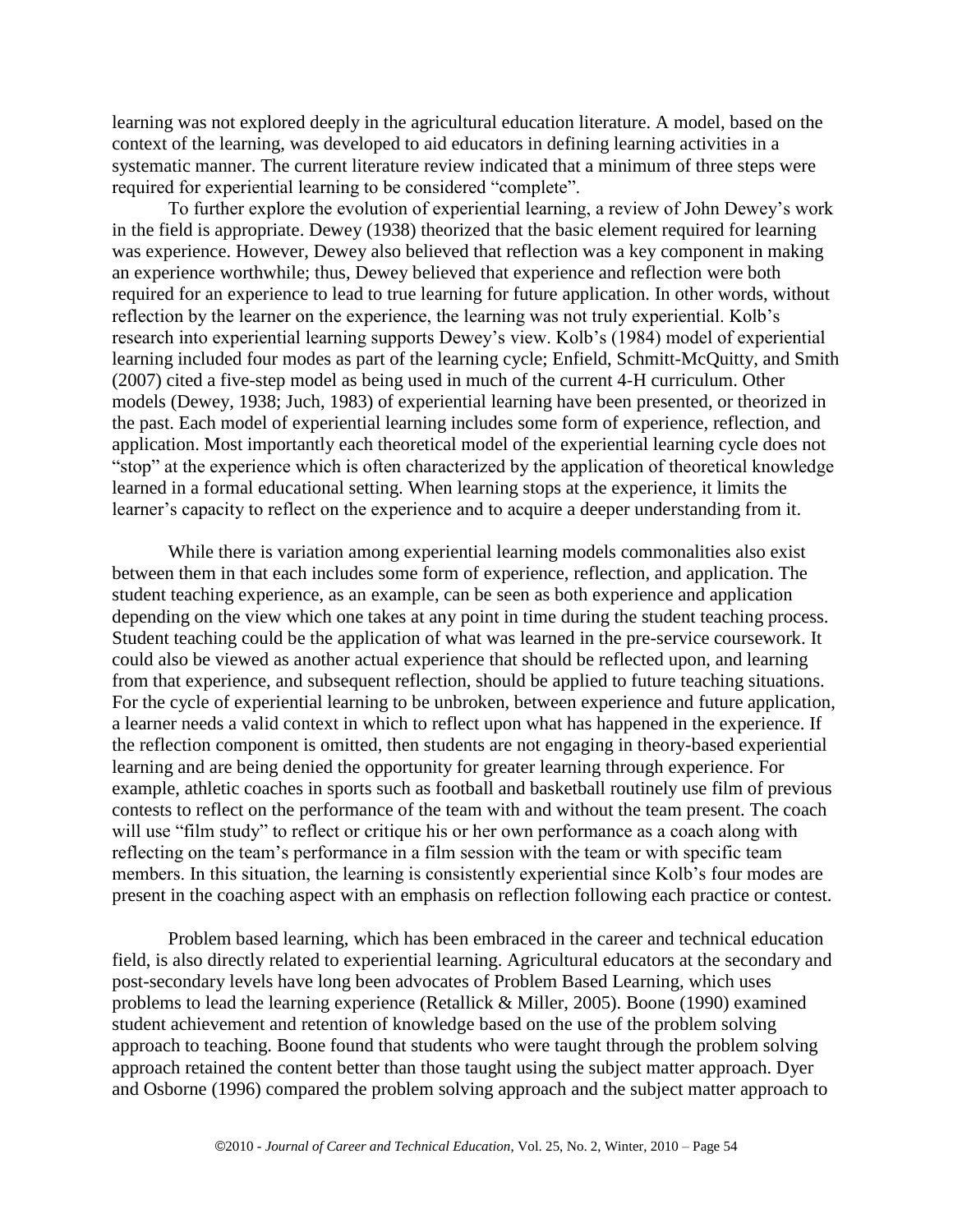teaching to determine the effectiveness of each based on the student's learning style. Dyer and Osborne found that regardless of the student learning style, measured using the Group Embedded Figures Test (GEFT) (Witkin, Oltman, Raskin, & Karp, 1971), agricultural education students were better able to solve problems when the problem solving approach was used, rather than the subject matter approach of lecture and information transmission from teacher to student. In other words, the researchers found that teaching problem solving with a problem solving pedagogy yielded substantial benefit to student learning. Flowers and Osborne (1988) also examined the problem solving and subject matter approaches to teaching and the impact of each approach on student achievement and retention. Findings indicated that level of achievement did not vary based on teaching approach; however, the students taught using the problem solving approach did retain information better than those taught by the subject matter approach. Consequently, students in this case displayed a preference for the problem solving approach as evidenced by their ability to retain information better. Trede and Whitaker (2000) examined educational needs of beginning farmer education and found that participants wanted education that was based on experiences, problem solving, and hands-on activity.

Other researchers in agricultural education (Parr & Edwards, 2004) have begun to explore inquiry based learning, which is similar to problem based learning except the learner is not given a "problem", but rather finds the "problem" on his or her own (Retallick & Miller, 2005). Mowen and Harder (2005) suggested that experiential learning should be incorporated into existing units of instruction. Mowen and Harder also believed that while experiential learning may require more time for planning and implementation, the benefits of actively engaging students in the learning outweigh the negatives. Less content may be covered when using experiential learning compared to a more "traditional" teaching approach such as lecture or discussion, but students may gain a deeper understanding of the material at hand; thus, the learning may be more than illusory (Shulman, 2000). This view of less content but deeper understanding is supported by the National Research Council's findings in *How People Learn* from 2000. In one of the three implications for teaching based on the research described in the book, the authors state that teachers must teach subject matter in depth, providing many examples in which the same concept is at work and providing a firm foundation for factual knowledge. The authors further state that:

Superficial coverage of all topics in a subject area must be replaced with in-depth coverage of fewer topics that allows key concepts in that discipline to be understood. Teachers must come to teaching with the experience of in-depth study in the subject area themselves and he or she must be familiar with the relationship between information and the concepts that help organize information in the discipline (p.20).

In support of the need for experience in learning, Esters and Bowen (2004) found that urban agriculture students' choice of career was impacted, at least partially, by the opportunity to participate in a learning experience related to various careers. Andreasen (2004) stated that the Problem Solving Approach to learning is very similar to Kolb's (1984) model of experiential learning. Experiential learning is an important part of agricultural education and Andreasen believed that capstone courses were an opportunity to bring connection of previous learning together through experiences.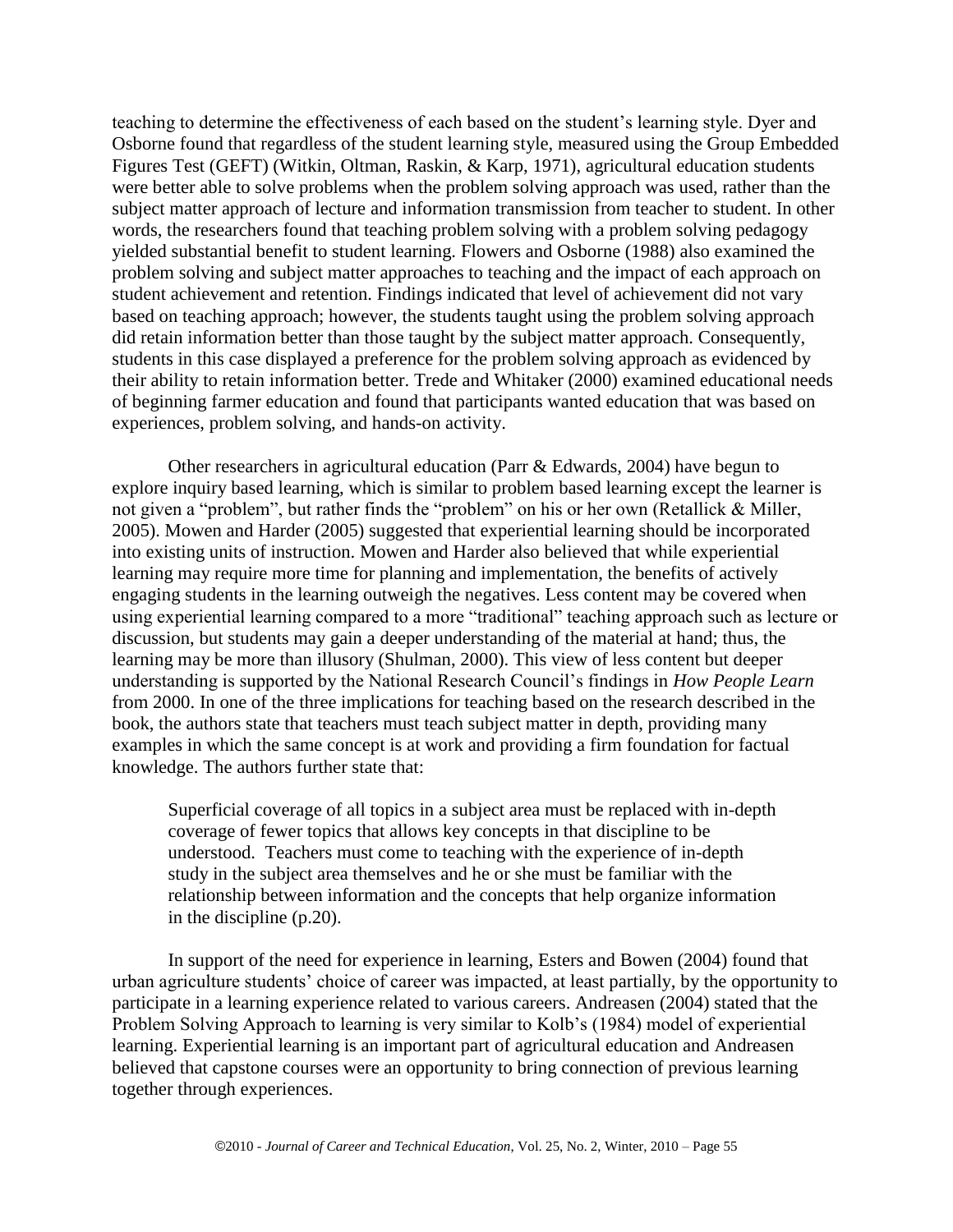Experiential learning must include but not be limited to the experience of "hands-on" learning" in career and technical education. An examination of the National FFA Organization and the National 4-H reveals agricultural education's commitment to "hands on learning." "Learn by doing" and the FFA motto of; "Learning to Do, Doing to Learn, Earning to Live, Living to Serve" are clear indicators of both organizations' belief in hands-on experiences. Agricultural education and the National FFA Organization encourage what they deem to be experiential learning through the use of FFA activities, laboratories, field trips and Supervised Agricultural Experiences (SAE) (Arrington & Hoover, 1994). However, do these youth organizations truly embrace a research based theory of experiential learning to the fullest? Do they give students the best possible opportunity to learn and demonstrate their learning in this way?

Croom (1991) and Spiess (1992) both discuss experiential learning and its connection to SAE. Richardson (1994) discussed the importance of preparing Agricultural Extension programming that promoted experiential activities, which are defined as "doing" activities. Danneberger (1994) described using class projects as a way to give students the opportunity to gain knowledge and experience that will be needed in the future, mainly for future employment. However, the definition of experiential learning in these articles, and many others in agricultural education prior to 2001, seem to indicate that having an "experience", and possibly application of the experience, was considered experiential learning. While the components of reflection and application may be implied in the articles, there seems to be little indication of the critical components of experiential learning theory in many studies or reports describing experiential learning in agricultural education.

As a youth educational organization external to formal schooling yet aligned closely with education about agriculture, 4-H offers an interesting perspective on learning by experience. Educational evidence in 4-H includes a focus of training and evaluation in experiential learning (Diem, 2001; Enfield, Schmitt-McQuitty, & Smith, 2007). Enfield, Schmitt-Mcquitty, and Smith (2007) stated that 4-H has used experiential learning for decades and that the most commonly used model in 4-H is based upon the work of Kolb (1984) and Pfeiffer and Jones (1985). Enfield, Schmitt-McQuitty, and Smith developed and evaluated experiential learning workshops for 4-H volunteers. The findings indicated that participants were able to gain new knowledge of experiential learning cycle, as well as apply the new knowledge in their own program. Enfield, Schmitt-McQuitty, and Smith concluded that through experiential learning opportunities 4-H members would truly learn the content. Hansen (2000) questioned whether some students have difficulty learning because these students are better able to learn through action compared to abstract learning (which may be the privileged pedagogical strategy in more formal educational settings in and out of career and technical education). Hansen believed that an experiential learning curriculum could provide relevance to the current curriculum in technology education. During a time when there is a call for increased accountability, a curriculum that is able to help all learners is crucial.

Davis, Trexler, and Haynes (2003) examined student comfort with experiential learning in a post-secondary agriculture course and found that student learning style did not impact student comfort in the course, which used experiential learning as the course structure. The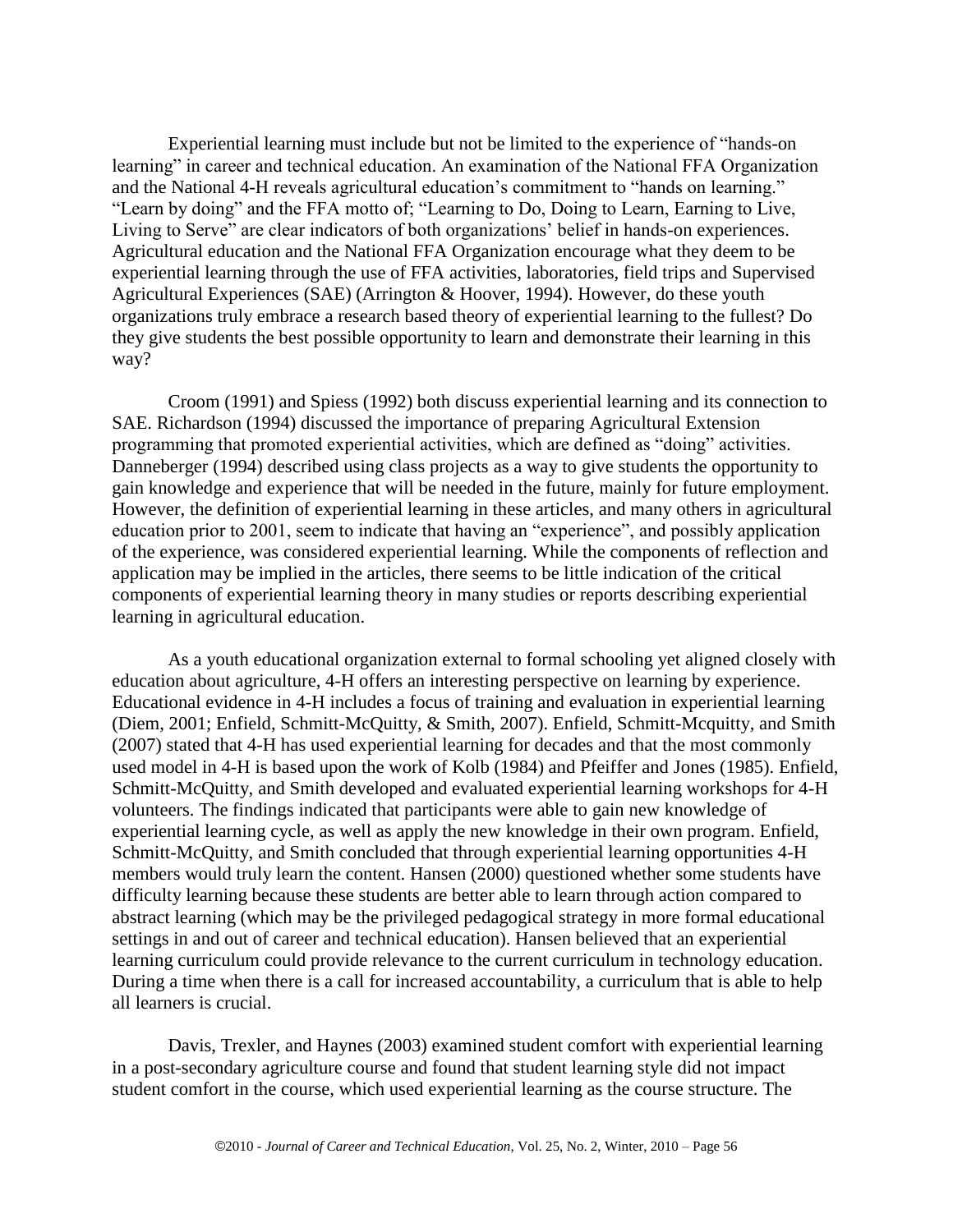authors concluded that students were able to maximize their preferred learning style, and minimize their learning weaknesses, because of the experiential learning model employed. Specht and Sandlin (1991) found that students taught using experiential activities retained concepts better over time compared to students taught using the traditional lecture method. The study used activities that were similar to those that would occur in the "real world". Another advantage that experiential learning provided in the study was the students' opportunity to work in groups through a collaborative learning setting.

Knobloch (2003) concluded that teachers and teacher educators of agriculture should base instruction on an experiential learning model based on philosophies of Dewey, Knapp, Stimson, and Lancelot. Each of these educational philosophers believed that experience was critical to learning. Even today, within agricultural education, many opportunities for student learning are based on the student participating in an experience. These experiences may come through classroom or laboratory instruction, through FFA and its many career development and leadership activities, or through Supervised Agricultural Experience programs. However, Knobloch questioned, as did Dewey (1938), whether just "experiencing" something was going to lead to learning. More specifically, Knobloch questioned whether "hands-on" learning, as it is often referred to in agricultural education, equates to experiential learning. Knobloch stated that agriculture teachers need to move beyond the "doing" and work towards connection, and retention, of knowledge and skills that can be used in future situations, rather than just making it fun for the students. Cano (2005) believed that, "David Kolb developed the most established model of experiential learning" (p. 2). Cano reinforced the importance of allowing students to become active in their learning through the use of experiential learning. Kolb's four modes of experiential learning (Concrete Experience, Abstract Conceptualization, Reflective Observation, and Active Experimentation) may have special relevance here in that without each of the four modes, true or authentically based experiential learning is weakened with possible negative consequences for student learning.

Kolb's (1984) model of experiential learning allows students to learn the course content in the way that best suits their learning style. The four-component model allows students to learn through experience (concrete experience), reflection (reflective observation), application (active experimentation), and abstraction (abstract conceptualization). Depending on an individual student's learning style, he or she may learn the course content better at a different point in the experiential learning cycle as described previously in the article.

#### **Conclusions and Recommendations**

In research on experiential learning several themes can be observed after reviewing the literature. First, experiential learning can take place through a direct educational encounter or via the everyday events of life. Second, Kolb's work (Experiential Learning Theory) appears to have the greatest potential within an educational setting and ability to enhance the teacher education process. Third, and finally, the transfer of learning based on characteristics of the individual (including, but not limited to learning style and intelligence) are of great importance within experiential learning.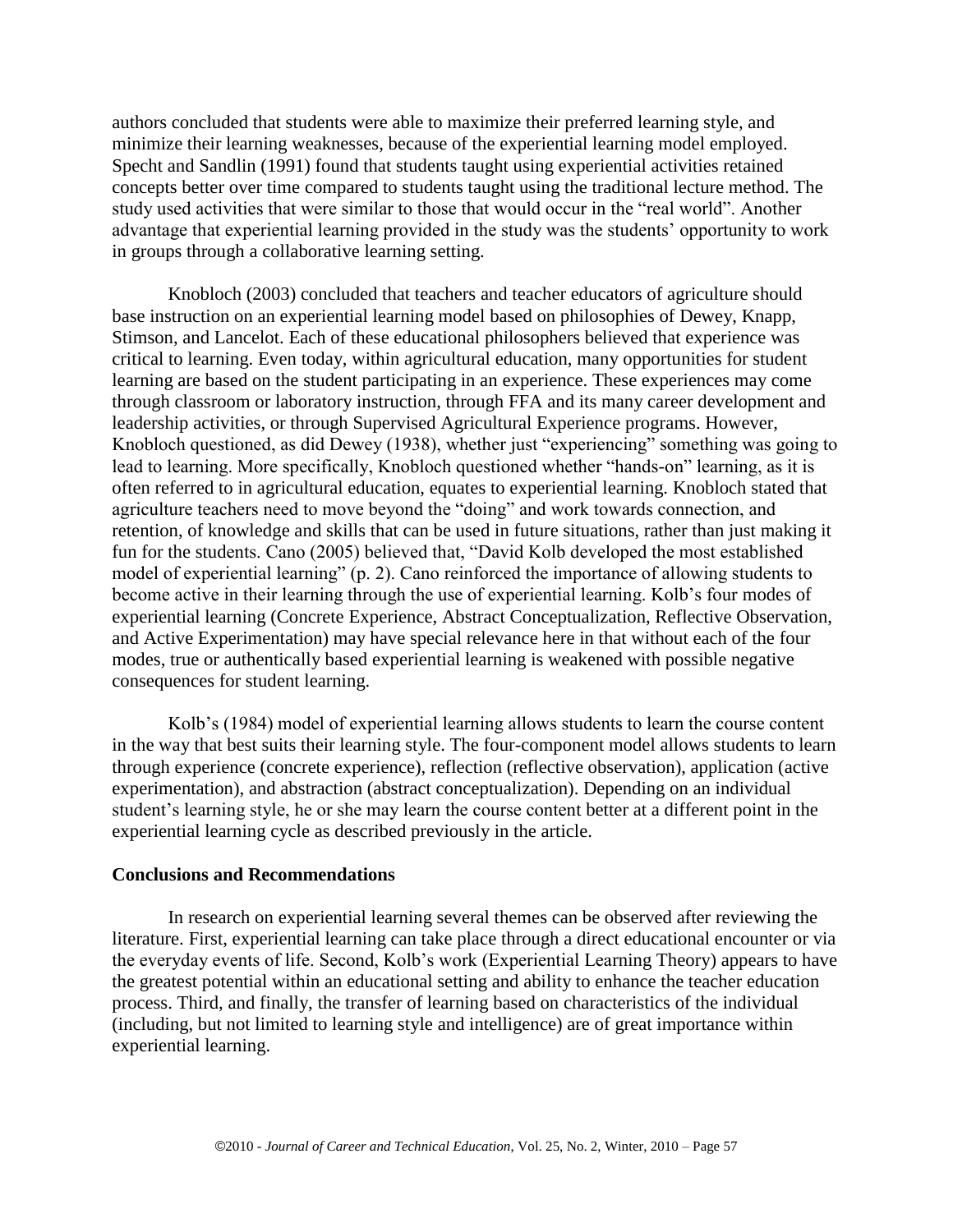Much of what has been written in terms of experiential learning in the career and technical education of agriculture has been focused on the experience itself, rather than the "complete" cycle of experiential learning. The experience has mostly referred to the hands-on application of learning. Whether the cycle is made up of three, four, or even five components, the cycle contains more than just an experience or completing a hands-on task. To complete the cycle reflection is needed on the experience, as well as application according to most models of experiential learning. Teacher education programs, especially in career and technical education and agricultural education, should continue or begin to, include instruction on the entire process of experiential learning not just the importance of a hands on concrete experience. Teacher educators should also be made aware that experiential learning is a process and not just simply providing learners with the opportunity to take part in an activity. There must be, at a minimum according to the literature, reflection, and opportunity for the student to transfer the learning (application). Missing one or more of the steps in the process could put some learners at a disadvantage, according to Kolb's (1984) research on experiential learning and student learning styles. It could also deny students the opportunity to experience the content through their own preferred learning style as opposed to an instructor preferred or endorsed method of instruction that may or may not address learning styles. Researchers in agricultural education have conducted multiple studies on student learning styles, mostly through the use of the GEFT. While this measure is valid and reliable, further research on student learning styles in career and technical education could use Kolb's model of experiential learning to explore student' learning styles and the impact of experiential learning on those students.

Additionally, further research into how experiential learning is aligned with other learning research will provide the profession a better understanding of why experiential learning offers a sound opportunity to improve student retention and provide students with richer experiences. Research into how people learn based on the mind, brain, and experience and the relationship to acquiring career and technical education knowledge could also offer direction towards providing more appropriate or better designed learning environments inclusive of research based models of authentic experiential learning.

#### **REFERENCES**

- Andreasen, R. J. (2004). Integrating experiential learning into college of agriculture capstone courses: Implications and applications for practitioners. *NACTA Journal, 48*(1), 52-57.
- Arrington, L., & Hoover, T. (1994). SAE research findings. *The Agricultural Education Magazine, 67*(5), 9-11.
- Ausburn, L. J., & Brown, D. (2006). Learning strategy patterns and instructional preferences of career and technical education students. *Journal of Industrial Teacher Education, 43*(4), 6-38.
- Bloom, B. S., Engelhart, M. D., Furst, E. J., Hill, W. H., & Krathwohl, D. R. (1956). *Taxonomy of educational objectives, The classification of educational goals*. New York, NY: David McKay Company.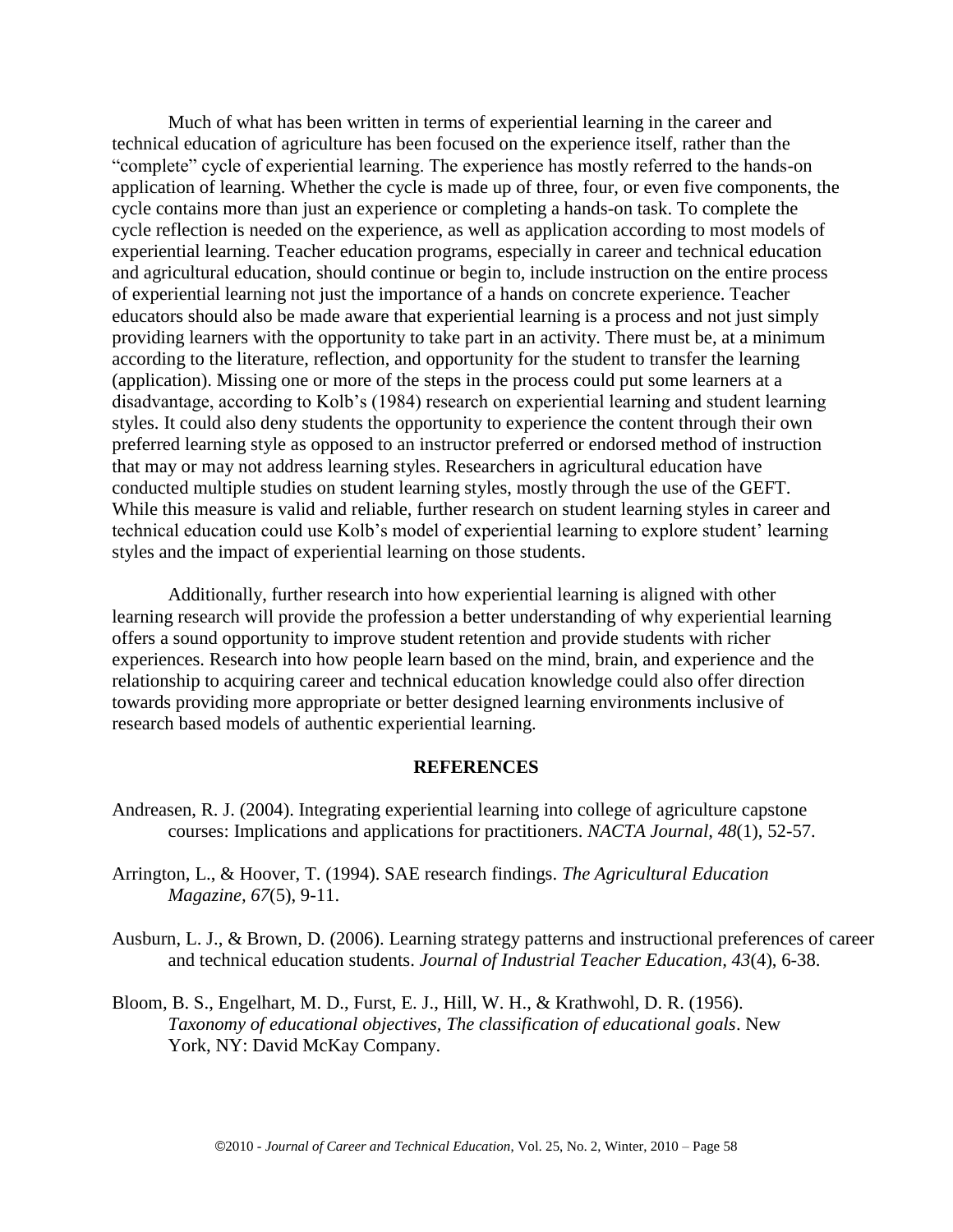- Boone, H. N. (1990). Effect of level of problem solving approach to teaching on student achievement and retention. *Journal of Agricultural Education, 31*(1), 18-26.
- Borzak, L. (1981). *Field study, A source book for experiential learning* . Beverly Hills, CA : Sage.
- Brookfield, S. D. (1983). *Adult Learning, Adult Education and the Community:* Milton Keynes Open University Press.
- Cano, J. (2005). Creating experiential education. *The Agricultural Education Magazine, 78*(3), 2.
- Croom, B. (1991). Non-occupational supervised experience. *The Agricultural Education Magazine, 64*(6), 15-16.
- Danneberger, T. K. (1994). Integrating classroom instruction with turf grass field experience through a golf course project. *Journal of Natural Resources Life Science Education. 23*(1), 56-58.
- Davis, L. D., Trexler, C. J., & Haynes, C. (2003). Undergraduates' learning styles and comfort level with experiential learning in an interdisciplinary course focusing on horticulture and agricultural education. *Proceedings of the 22nd annual Western Region Agricultural Education Research Conference.* Portland, OR.
- Dewey, J. (1938). *Experience and education*. New York, NY: Collier Macmillan Publishers.
- Diem, K. G. (2001). Leader training series: Learn by doing the 4-H way, The experiential learning process. Retrieved on January 27, 2009 from: http://www.ask.com/bar?q=rutgers+cooperative+extension+%2B+leader+training +series+&page=1&qsrc=2417&ab=0&u=http%3A%2F%2Fnj4h.rutgers.edu%2F volunteering%2Flts%2F
- Dyer, J. E., & Osborne, E. W. (1996). Effects of teaching approach on problem solving ability of agricultural education students with varying learning styles. *Journal of Agricultural Education, 37*(4), 38-45.
- Enfield, R. P., Schmitt-McQuitty, L., & Smith, M. H. (2007). The development and evaluation of experiential learning workshops for 4-H volunteers. *Journal of Extension Education, 45* (1). Retrieved on August 12, 2008 from <http://www.joe.org/joe/2007february/a2.shtml>
- Evans, N. J., Forney, D. S., & Guido-Dibrito, F. (1998). *Student development in college*. Danvers, MA: Jossey Bass.
- Esters, L. T., & Bowen, B. E. (2004). Factors influencing career choices of urban agricultural education students. *Proceedings of the 31st Annual National Agricultural Education Research Conference, St. Louis*, 239-253*.*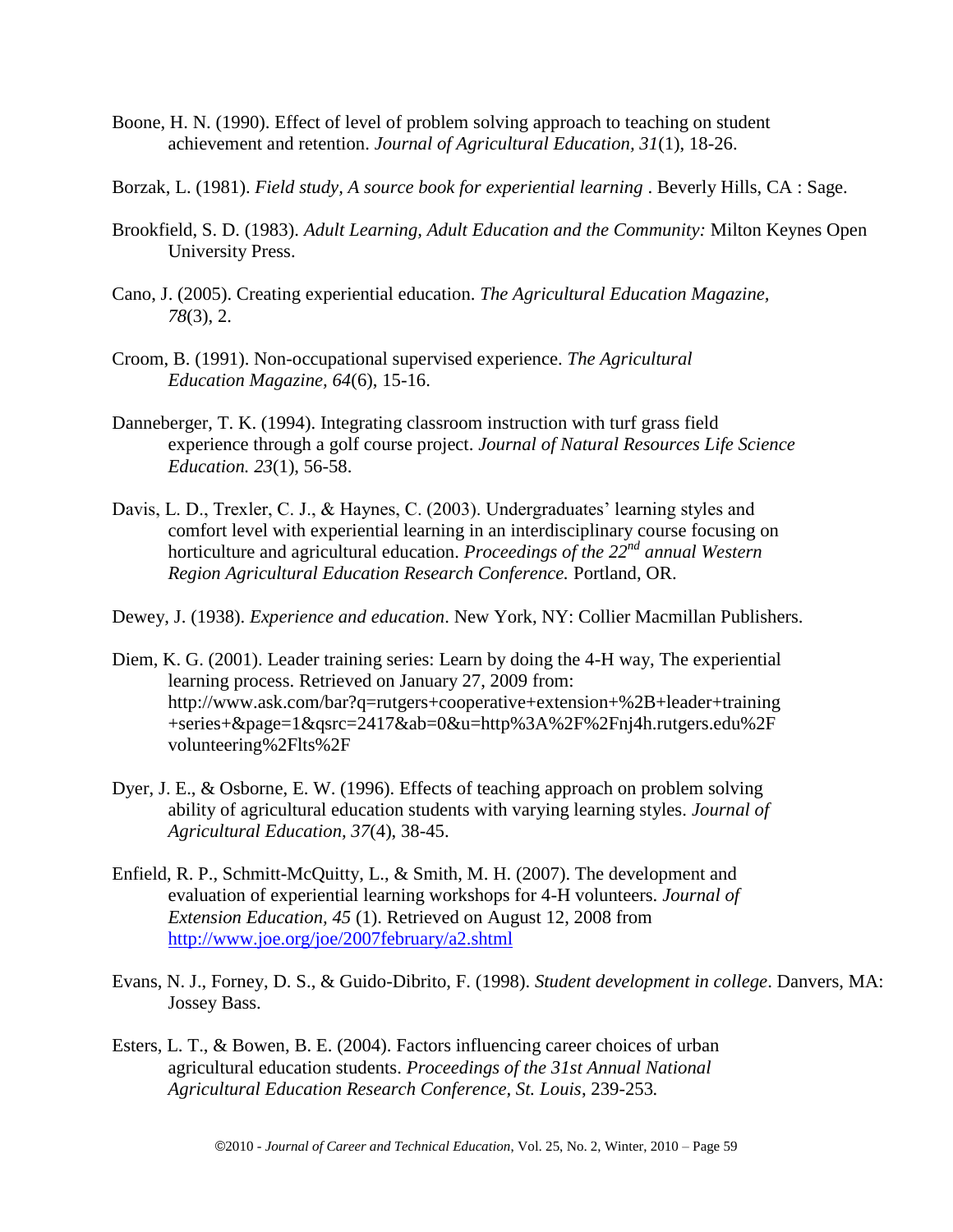- Flowers, J., & Osborne, E.W. (1988). The problem solving and subject matter approaches to teaching vocational agriculture: Effects on student achievement and retention. *The Journal of the American Association of Teacher Educators in Agriculture, 29*(1), 20-26, 52.
- Ferrell, B. G. (1983). *A factor analytic comparison of four learning-style instruments.* Journal of Educational Psychology, *75*, 33-40.
- Gardner, H. (1999). *Intelligence reframed: Multiple intelligences for the 21st century*. New York, NY: Basic Books.
- Hansen, R. E. (2000). The role of experience learning: Giving meaning and authenticity to the learning process. *Journal of Technology Education, 11*(2), 23-32.
- Hartel, R. W. (1995, April). Teaching and learning styles in food science. *Food Technology, 49*(4), 96- 109.
- Houle, C. (1980). *Continuing learning in the professions*. San Francisco, CA: Jossey-Bass.
- Jonassen, D. H. (1981). Personality and cognitive style, predictors of teaching style, preferences: An exploratory study. In *Association for the Educational Communications and Technology convention*. Symposium conducted at The Annual Convention of the Association for Educational Communications and Technology, Philadelphia, PA.
- Juch, A. (1983). *Personal development: Theory and practice in management training.* Chichester, UK:, Wiley.
- Knobloch, N. A. (2003). Is experiential learning authentic? *Journal of Agricultural Education, 44*(4), 22-34.
- Kolb, D.A. (1984). *Experiential learning: Experience as the source of learning and development*. Englewood Cliffs: Prentice-Hall Inc.
- Kolb, D. A. (1993). *Learning style inventory* (3rd ed.). Boston, MA: Hay Group.
- Kolb, D. A. (1976). *Learning style inventory: Technical manual*. Boston, MA: McBer & Company.
- Kolb, A. Y., & Kolb, D. A. (2005). Learning style and learning spaces: Enhancing experiential learning in higher education. *Academy of Management Learning & Education, 4*(2), 192-212.
- Kolb, D. A., & Fry, R. (1975). *Toward an applied theory of experiential learning* (C. Cooper, Ed.). Theories of group process. London, UK: Wiley.
- Kolb, D. A., & Kolb, A. Y. (2006). Learning styles and learning spaces. In R. R. Sims & S. J. Sims (Eds.), *Learning styles and learning: A key to meeting the accountability demands in education*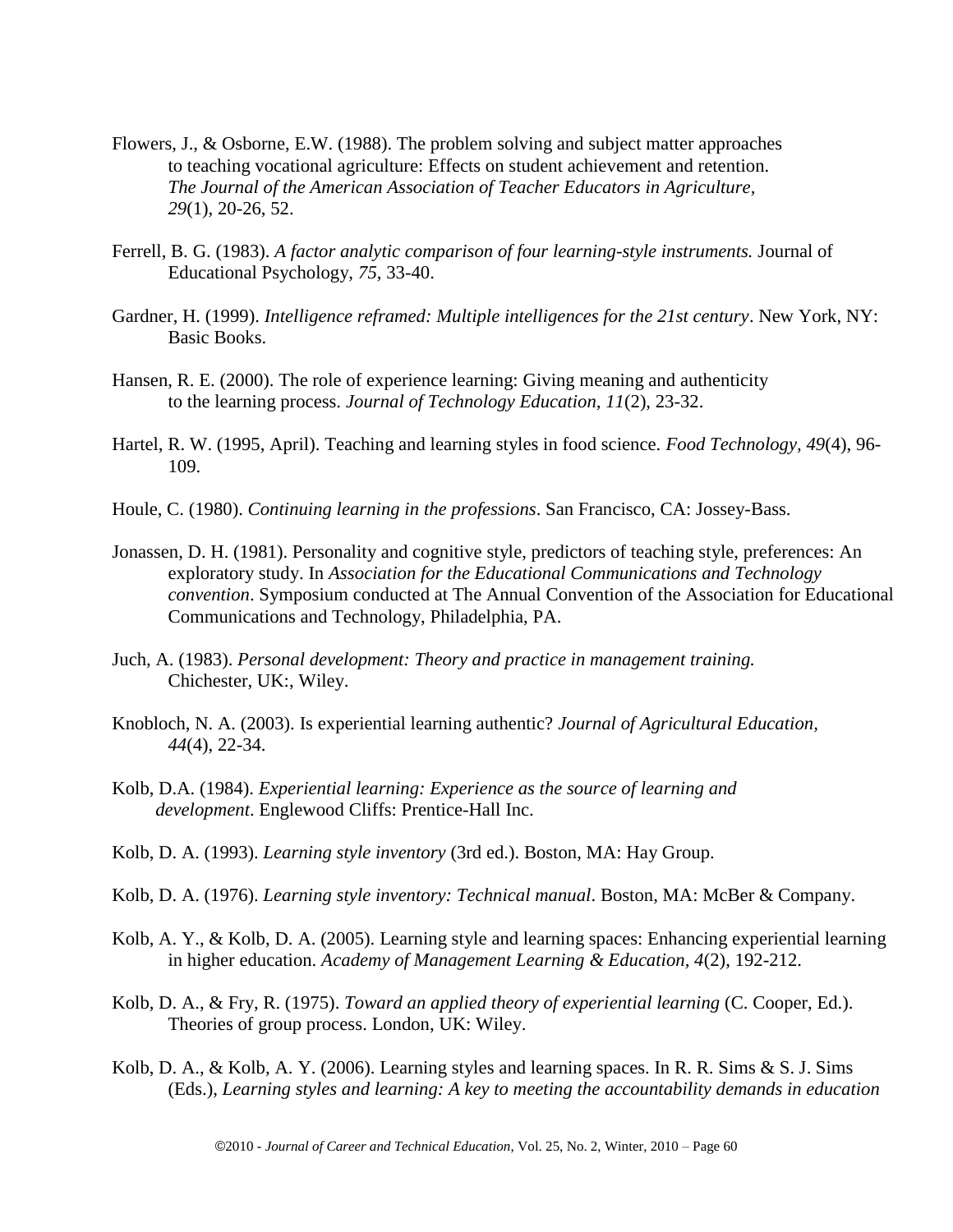(pp. 45-92). New York, NY: Nova Science.

- Mowen, D., & Harder, A. (2005). Student learning as a result of experiential education. *The Agricultural Education Magazine, 78*(3), 6-8.
- National Research Council (2008). *How people learn: Brain, mind, experience and school.* Commission on Behavioral and Social Sciences and Education, Washington, DC
- Parr, B.A., & Edwards, M.C. (2004). Inquiry-based instruction in secondary agricultural education: Problem solving—An old friend revisited. *Journal of Agricultural Education, 45*(4), 106-117.
- Pfeiffer, J. W., & Jones, J. E., Eds. (1985). *Reference guide to handbooks and annuals*. San Diego, CA: University Associates Publishers.
- Retallick, M. S., & Miller, W. W. (2005). Learning for life through inquiry. *The Agricultural Education Magazine, 78*(3), 17-19.
- Richardson, J. G. (1994). Learning best through experience. *Journal of Extension, 32*(2). Retrieved January 13, 2009 from http://www.joe.org/joe/1994august/a6.php
- Roberts, T. G. (2006). A philosophical examination of experiential learning theory for agricultural educators. *Journal of Agricultural Education, 47*(1), 17–29.
- Rudowski, R. M. (1996). *Kolb's learning theory and the relationship of learning style preferences and teaching style preferences of extension educators*. University Park, PA: The Pennsylvania State University. Unpublished doctoral dissertation.
- Scott, J. & Sarkees-Wircenski, M. (2008). *Overview of Career and Technical Education* (4<sup>th</sup> ed.). Homewood, Il: American Technical Publishers.
- Shulman, L. S. (2000). Teacher development: Roles of domain expertise and pedagogical knowledge. *Journal of Applied Developmental Psychology, 21*(1), 129-135.
- Smith, D. M., & Kolb, D. A. (1986). *User's guide for the learning style inventory*. Boston, MA: McBer.
- Smith, M. K. (2001). David A. Kolb on experiential learning. *Encyclopedia of informal education*, 1-15. Retrieved from http://www.infed.org/b-explrn.htm.
- Specht, L. B., & Sandlin, P. K. (1991). The differential effects of experiential learning activities and traditional lecture classes in accounting. *Simulation and Gaming. 22*(2), 197-210.
- Spiess, J. (1992). Using experimentation as experiential learning. *The Agricultural Education Magazine, 65*(5), 13-15.